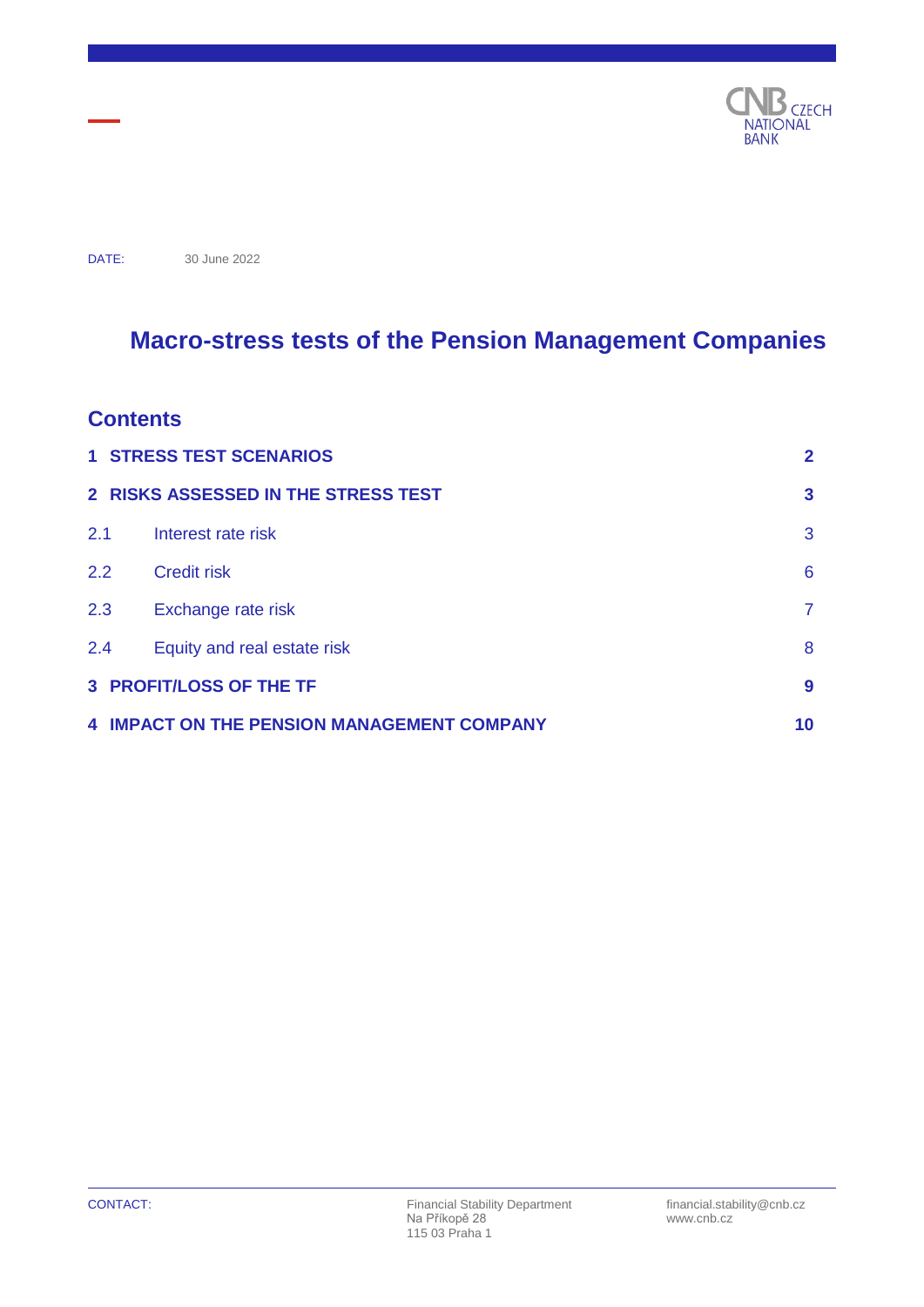

The CNB uses macro-stress tests of the pension management companies (PMC) sector as a tool for assessing the sector's resilience to possible adverse shocks. All domestic pension management companies participate in the test. The test methodology is based<sup>1</sup> on the nature of business in this sector. The proposed shocks therefore arise primarily from a decline in the value of the assets of transformed funds (TFs) due to adverse financial market developments. Owing to the statutory duty of a PMC to top up the funds in TF it manages, the simulated shock affects its capitalisation.

## <span id="page-1-0"></span>**1 Stress test scenarios**

As with the solvency stress testing of banks and insurance companies<sup>2</sup>, alternative macroeconomic scenarios are the starting point for the PMC stress tests. The scenarios are designed using the CNB's official prediction model supplemented with an estimate of the evolution of some additional variables which are not directly generated by the model. An Adverse Scenario is constructed based on the identification of risks that are typical of the Czech financial system or are imminent in the next few periods. Moreover, to compare the adverse outcome with the most probable outcome, the stress tests also use a Baseline Scenario based on the current official macroeconomic prediction of the CNB.

#### **Table 1 Illustration of macroeconomic stress scenarios**

(end-period values)

|                                                    | <b>Actual</b> | <b>Baseline Scenario</b> |        |        |        | <b>Adverse Scenario</b> |        |        |        |
|----------------------------------------------------|---------------|--------------------------|--------|--------|--------|-------------------------|--------|--------|--------|
|                                                    |               | T+1Q                     | $T+2Q$ | $T+3Q$ | T+4Q   | $T+1Q$                  | $T+2Q$ | $T+3Q$ | T+4Q   |
| Macroeconomic developments                         |               |                          |        |        |        |                         |        |        |        |
| GDP $(y - 0 - y \%)$                               | 3.6           | 3.8                      | 1.2    | $-0.6$ | $-1.1$ | 3.6                     | 3.8    | $-2.2$ | $-7.4$ |
| Inflation $(y-o-y \%)$                             | 6.1           | 11.2                     | 14.5   | 13.9   | 12.7   | 6.1                     | 11.2   | 14.6   | 14.3   |
| Unemployment (%)                                   | 2.3           | 2.3                      | 2.4    | 2.5    | 2.6    | 2.3                     | 2.3    | 2.8    | 3.7    |
| Nominal wage growth (y-o-y %)                      | 3.8           | 7.7                      | 2.4    | 4.2    | 4.9    | 3.8                     | 7.7    | 2.1    | 3.2    |
| Effective euro area GDP growth<br>$(y - 0 - y \%)$ | 2.8           | 4.6                      | 8.4    | 8.1    | 6.8    | 3.4                     | 4.7    | 1.1    | $-1.9$ |
| Asset markets (%)                                  |               |                          |        |        |        |                         |        |        |        |
| <b>3M PRIBOR</b>                                   | 0.4           | 0.3                      | 0.5    | 0.9    | 1.2    | 4.8                     | 3.8    | 2.8    | 1.8    |
| <b>3M EURIBOR</b>                                  | $-0.6$        | $-0.5$                   | $-0.2$ | 0.1    | 0.5    | $-0.5$                  | $-0.4$ | $-0.4$ | $-0.4$ |

Note: T denotes the reference quarter, Q quarter.

In the stress tests, the prediction for financial variables at a horizon of four quarters consistent with the relevant macroeconomic scenario is reflected directly in the value of the TF's assets. Specifically, the value of the TF's assets changes depending on changes in interest rates (interest rate risk), loss allowance (credit risk), the exchange rate (exchange rate risk), market prices of equity securities (equity risk) and the value of real estate investments (real estate risk). The test is

 $\overline{a}$ 1 This methodology is applicable since 2022.

<sup>2</sup> [Banking sector stress test methodology,](https://www.cnb.cz/en/financial-stability/stress-testing/banking-sector/) [Supervisory stress test methodology for the insurance sector](https://www.cnb.cz/export/sites/cnb/en/financial-stability/.galleries/stress_testing/download/stress_testing_insurance_companies_methodology.pdf)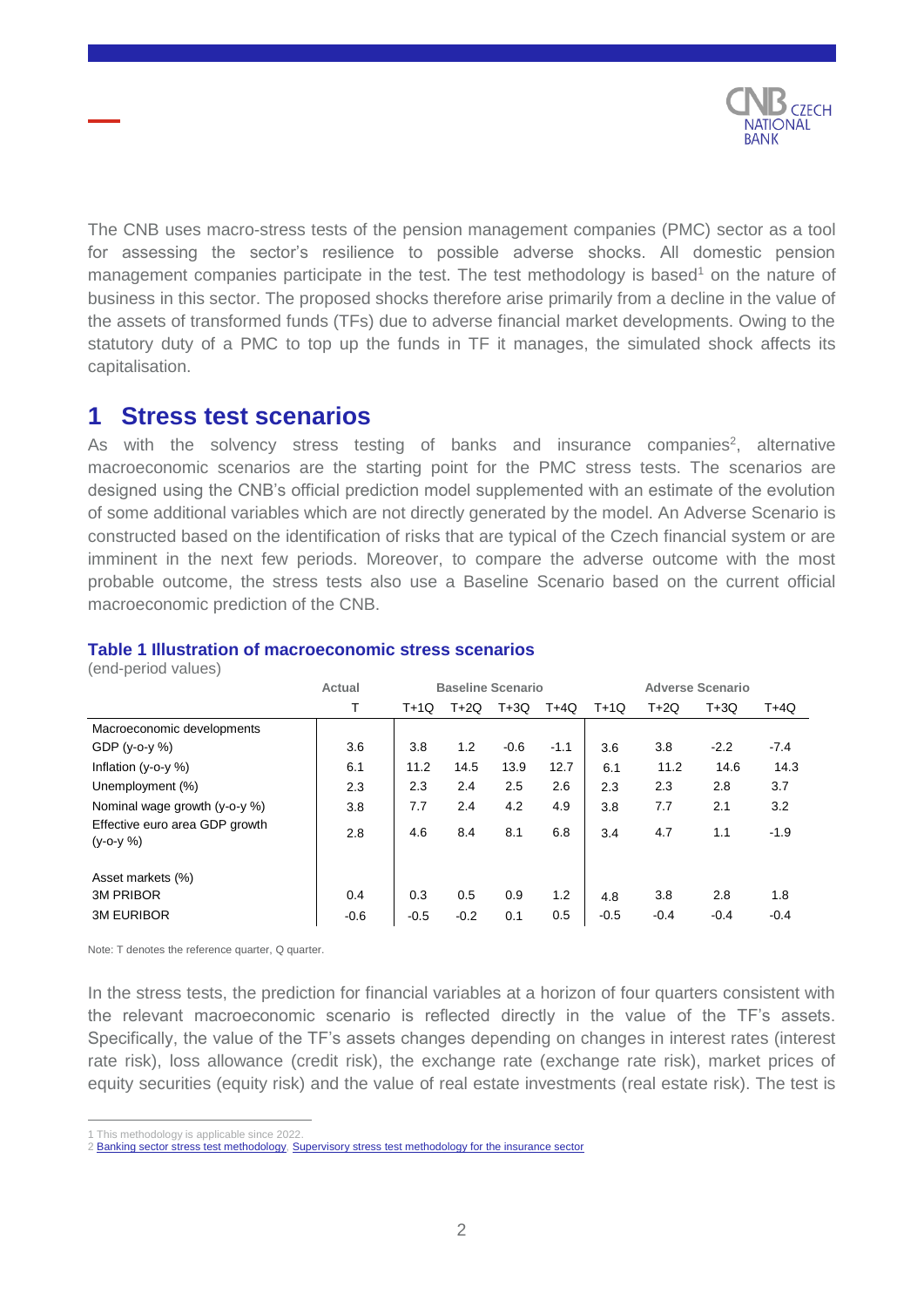

one-off ("what-if") in nature. The revaluation of the TF's assets is thus immediate and uses the value expected in the scenario four quarters from the start of the test (i.e. consistent with the T+4Q column in Table 1).<sup>3</sup>

# <span id="page-2-0"></span>**2 Risks assessed in the stress test**

## <span id="page-2-1"></span>**2.1 Interest rate risk**

Given the structure of TFs' portfolios, interest rate risk is the most important area of stress testing. All debt securities held by TFs are potentially subject to this risk. Two types of interest rate risk are taken into account:

- 1. General interest rate risk the risk of a change in the market price of an asset due to a change in the market interest rates used to value cash flows arising from ownership of the asset.
- 2. Specific interest rate risk (credit spread risk) the risk of a change in the market price of an asset due to a change in the risk premium of the asset as perceived by financial markets.

Debt securities measured at fair value<sup>4</sup> are subject to both types of interest rate risk. Assets measured at amortised cost are not affected by movements in interest rates. With the introduction of the IFRS 9 accounting standard on 1 January 2021, the restriction requiring TFs to measure OECD government bonds of the same or a higher rating than that of Czech government bonds up to a maximum of 35% of the TF's assets at amortised cost was lifted. Funds are thus gradually increasing the shares of bonds measured at amortised cost.

The impact of the realisation of *general interest rate risk* on the value of the TF's debt securities is calculated separately for each issue in the portfolio. The original value of an issue is determined by discounting the cash flows arising from it using the swap curves valid as of the reference date (i.e. the start of the test, T). The new value of the issue is determined by discounting these cash flows using the swap curves assumed in the scenario (see Table  $2$ ).<sup>5</sup> The materialisation of general interest rate risk is then given by the difference between the two values. If, for example, interest rates increase across the yield curve, the price of the debt security decreases, because the payments on the asset are lower in value than the current rates. Generally, the larger the rise in the yield curve or the longer the residual maturity (more precisely, duration) of the issue, the greater the decline in the price.

The change in the koruna swap curve is used for koruna-denominated debt securities. The change in the euro swap curve is used for debt securities denominated in other currencies (mostly EUR for TFs).

 $\overline{a}$ 3 It is thus assumed that the TF does not change the size and structure of its assets portfolio over the test horizon. Exposures to interest rate, credit, exchange rate, real estate and equity risk thus remain constant (the "static balance sheet assumption"). 4 In accordance with the IFRS 9 accounting standard: [http://data.europa.eu/eli/reg/2016/2067/oj.](http://data.europa.eu/eli/reg/2016/2067/oj)

<sup>5</sup> The exchange rate as of the start of the test is used for debt securities (or derivatives interest payment legs) denominated in foreign currency.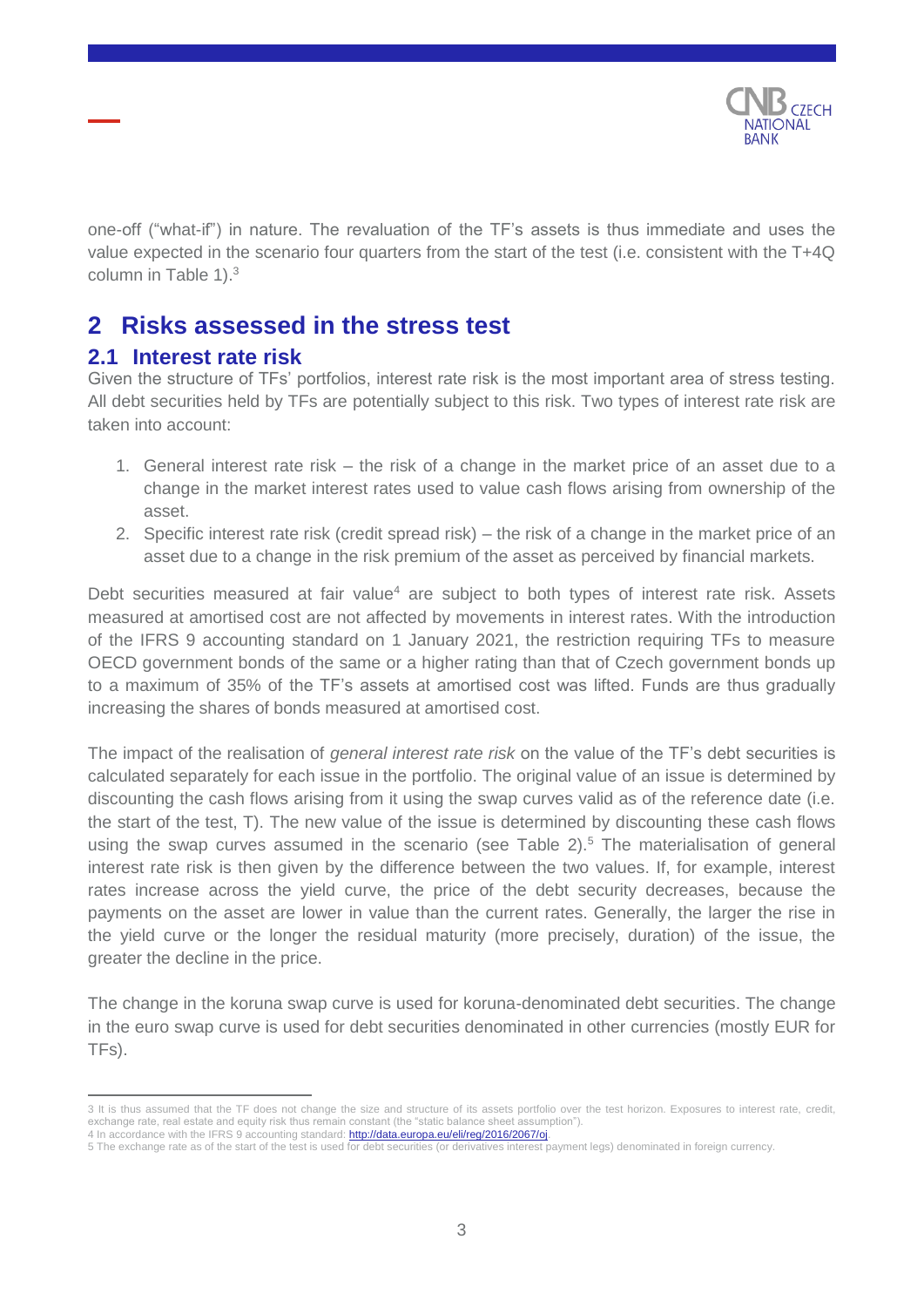

The scenarios for the koruna swap curve are prepared in three stages. In the first stage, the swap curve from 1 to 15 years is decomposed using an affine model into (i) a risk-neutral expectation of yields component and (ii) a term premium component. Two parsimonious characteristics of the yield curve – the level and slope – are calculated for both components. In the second stage, the level and slope forecasts for both components are simulated in connection with the scenario for the future development of macroeconomic variables (inflation, GDP growth, exchange rate, threemonth PRIBOR interbank rate). In the third stage, the forecast of swap rates for maturities of 1 to 30 years $6$  is derived using the level and slope forecast for the two components. Zero maturity approximately corresponds to the overnight PRIBOR and is forecasted using expert judgement while taking the expected set-up of monetary policy rates and the three-month PRIBOR outlook into account.

The euro swap curve scenarios are based on the forecast for the three-month EURIBOR, and also on the forecast for one-year, five-year and ten-year rates on euro interest rate swaps. Interpolation is used to determine the rates for other maturities of up to 10 years. Rates for maturities from 10 to 30 years are derived by assuming a flat forward curve from 10 years upwards and the forward rate is based on the five-year and ten-year swap rates.<sup>7</sup>

|                         |                      | Τ                                |                          |                      | $T+4Q$               |                         |
|-------------------------|----------------------|----------------------------------|--------------------------|----------------------|----------------------|-------------------------|
| <b>Maturity (years)</b> |                      |                                  | <b>Baseline Scenario</b> |                      |                      | <b>Adverse Scenario</b> |
|                         | <b>CZK</b>           | <b>EUR</b>                       | <b>CZK</b>               | <b>EUR</b>           | <b>CZK</b>           | <b>EUR</b>              |
| $\mathbf 0$             | 3.75                 | $-0.55$                          | 6.13                     | 0.60                 | 1.16                 | $-0.43$                 |
| 1                       | 4.67                 | $-0.51$                          | 6.67                     | 0.92                 | 1.86                 | $-0.30$                 |
| $\overline{\mathbf{c}}$ | 4.48                 | $-0.29$                          | 6.20                     | 1.57                 | 1.91                 | 0.18                    |
| $\mathbf{3}$            | 4.22                 | $-0.13$                          | 5.72                     | 1.76                 | 1.88                 | 0.36                    |
| 4                       | 3.99                 | $-0.06$                          | 5.32                     | 1.80                 | 1.87                 | 0.43                    |
| 5                       | 3.81                 | 0.01                             | 5.00                     | 1.78                 | 1.86                 | 0.46                    |
| 6                       | 3.66                 | 0.06                             | 4.76                     | 1.75                 | 1.88                 | 0.49                    |
| $\overline{7}$          | 3.52                 | 0.12                             | 4.57                     | 1.72                 | 1.91                 | 0.51                    |
| 8                       | 3.37                 | 0.17                             | 4.42                     | 1.71                 | 1.94                 | 0.54                    |
| $\cdots$                | $\sim$ $\sim$ $\sim$ | $\cdots$<br>$\sim$ $\sim$ $\sim$ | $\sim$ $\sim$ $\sim$     | $\sim$ $\sim$ $\sim$ | $\sim$ $\sim$ $\sim$ | $\cdots$                |
| 28                      | 2.97                 | 0.46                             | 3.93                     | 1.35                 | 2.67                 | 0.41                    |
| 29                      | 2.96                 | 0.45                             | 3.92                     | 1.33                 | 2.68                 | 0.39                    |
| 30                      | 2,96                 | 0,45                             | 3,92                     | 1,31                 | 2,70                 | 0,37                    |

#### **Table 2 Illustration of scenarios for a general interest rate shock**

(swap curve in % p.a.)

<sup>6</sup> For more on the preparation of the swap curve scenario see the thematic article "*Decomposition of the Czech government bond yield curve*" in Financial Stability Report 2016/2017 issued by the CNB in 2017.

<sup>7</sup> If this assumption were to result in an unusual yield curve course, an expert adjustment would be made.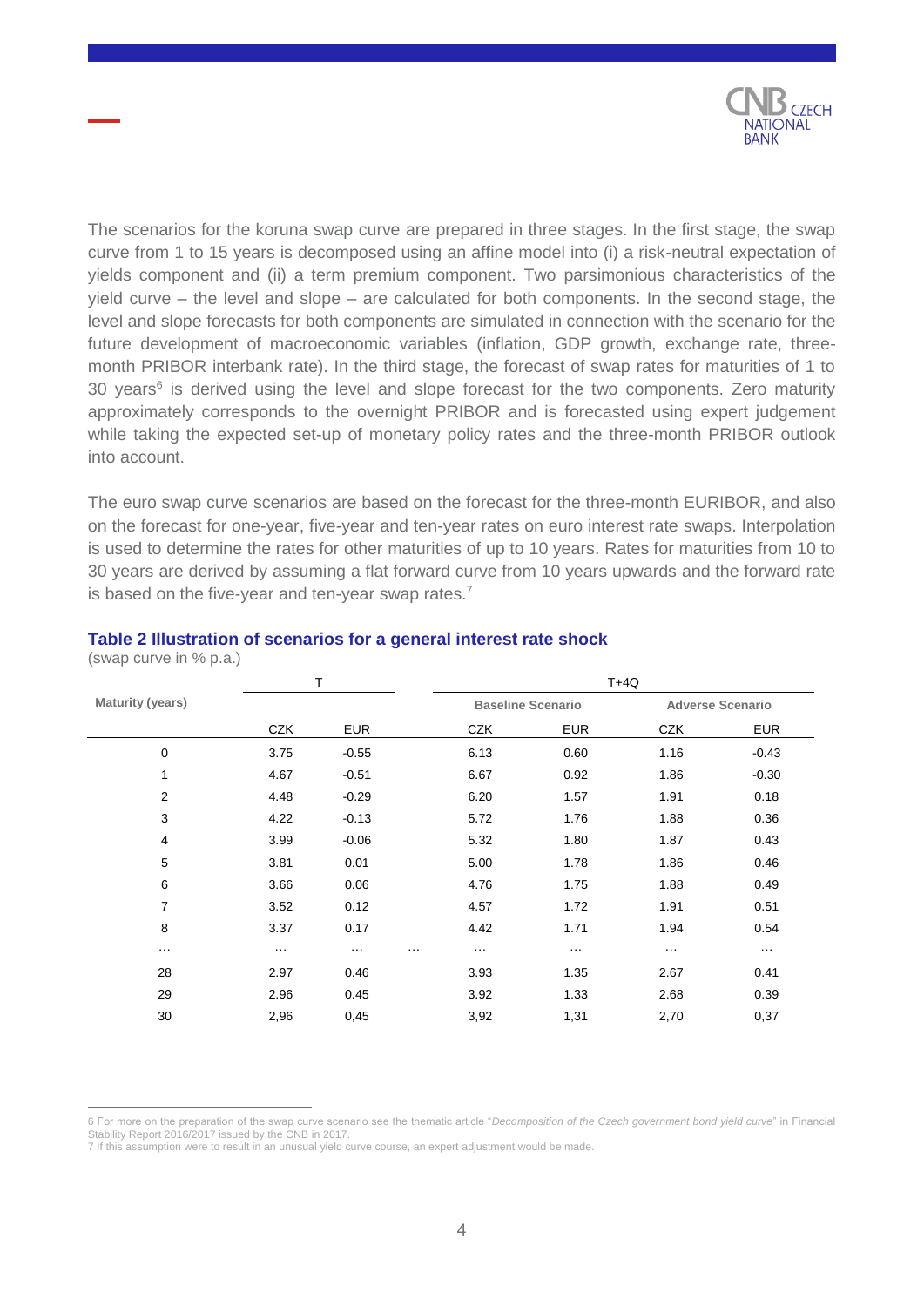

 $\overline{t_k}$ .

#### **Calculation technique for general interest rate risk for a debt security**

The change in the value of the debt security  $\Delta A$  is calculated as

 $\Delta A = \alpha \cdot A_{T+4Q}(Y_{\text{currency},T+4Q}) - \alpha \cdot A_T(Y_{\text{currency},T}),$ 

where

$$
A_T(Y_{currency,T}) = \sum_{k=1}^{K} \frac{c_k}{\left(1 + (\overline{t_k} - t_k) \cdot Y_{currency,T}(\underline{t_k}) + (t_k - \underline{t_k}) \cdot Y_{currency,T}(\overline{t_k})\right)^{t_k}} \text{ and}
$$
  

$$
A_{T+4Q}(Y_{currency,T+4Q}) = \sum_{k=1}^{K} \frac{c_k}{\left(1 + (\overline{t_k} - t_k) \cdot Y_{currency,T+4Q}(t_k) + (t_k - t_k) \cdot Y_{currency,T+4Q}(\overline{t_k})\right)}
$$

 $A_T(Y_{\text{currency},T})$  is the value of the asset as of the reference date as a function of the swap curve in the relevant currency as of the reference date  $(Y_{currency,T})$ .  $A_{T+4Q}(Y_{currency,T+4Q})$  is the value of the asset following the application of the shock as a function of the swap curve assumed in

the scenario ( $Y_{\text{currentcy},T+40}$ ). The yield curves  $Y_{\text{currentcy}}$  are shown in Table 2. Symbols and denote the nearest higher and lower integer maturity.  $k$  denotes the serial number of a payment on the debt security of amount  $C_k$  occurring  $t_k$  years after the reference date. For a floating rate bond,  $K = 1$  and payment  $C_1$  is the sum of the principal and the coupon determined on the basis of the last setting of the coupon payment (the "rate reset").

A specific correction coefficient  $\alpha$  is applied to each security to ensure that the value of the security as of the reference date  $A_T(Y_{currentV,T})$  equals the valuation of the security in the TF regulatory reporting.

The impact of the materialisation of credit spread risk on the value of the TF's debt securities is calculated separately for each issue in the portfolio. It is based on the market value of the issue as of the reference date and the relative devaluation rate considered in the scenario, which corresponds to the rating and residual maturity of the issue (see Table 3). Generally, a higher devaluation rate corresponds to lower rating and longer residual maturity.

#### Czech government securities in CZK<br>securities in CZK AAA AA A BBB Band BB and<br>lower NR 0 - 1 Y *-0,47* -0,64 -0,86 -1,28 -1,55 -2,94 -2,49 >1 - 3 Y *-2,06* -2,14 -2,55 -2,57 -2,59 -4,20 -3,11 >3 - 5 Y *-4,73* -4,99 -5,27 -5,95 -6,36 -8,92 -7,28 >5 - 7 Y *-7,34* -6,54 -6,68 -6,96 -7,53 -11,39 -6,73 >7 - 10 Y *-11,12* -6,94 -8,20 -8,88 -9,24 -13,91 -7,86

**Table 3 Illustration of an Adverse Scenario for credit spread risk – relative devaluation rate for government securities**

(percentage change in asset value between T and T+4Q)

Note: The table for the Baseline Scenario is different. The values in the table already account for the impact of general interest rate risk on security prices. The table for corporate securities has a similar design, but the shock sizes differ (they are usually larger).

>10 Y *-18,46* -9,15 -11,93 -12,7 -13,99 -19,94 -11,40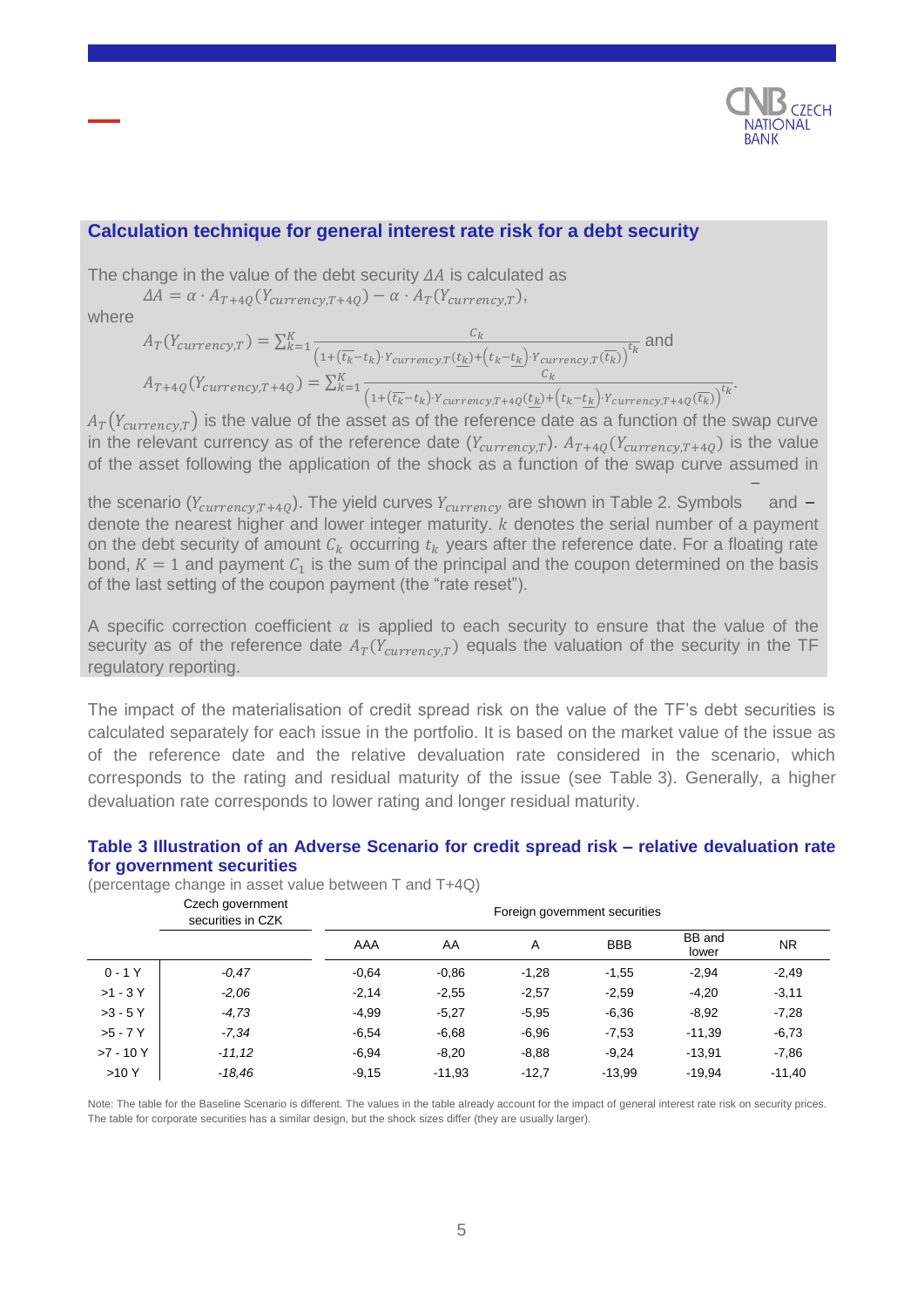

The relative devaluation rate is applied separately to Czech and foreign government securities and to corporate debt securities. The devaluation for koruna government securities is determined in the Baseline Scenario using the forecast for the koruna Czech government bond yield curve.<sup>8</sup> In the Adverse Scenario, the shock sizes correspond to the scenario for the insurance stress test conducted on the data as of the same starting date.

For foreign government securities and all corporate debt securities, the relative rate of devaluation in both the Baseline Scenario and the Adverse Scenario corresponds to historical experience with falls in debt security prices caused by changes in the credit spread. The median of the distribution is considered in the Baseline Scenario, while in the Adverse Scenario, the calculation uses the "expected shortfall" method, which evaluates average loss at the tail of the loss distribution. The calculation is done separately for government and corporate securities within the respective credit rating and maturity buckets shown in Table 3. Securities held by Czech financial institutions as of the beginning of the test are the source of the underlying data. In both the Baseline Scenario and the Adverse Scenario, the shock sizes correspond to the scenario for the stress test of investment funds conducted on the data as of the same date (the end of the first year of the estimate).

The devaluation caused by the change in the credit spread is always considered on top of the devaluation caused by general interest rate risk. The shock calibration reflects only the increase in the credit spread and disregards the movements of swap curves. Should the information available to the CNB not suffice to value a debt security by discounting the cash flows it offers, the security will be treated as a share for the purposes of the stress test. This contributes to the prudence of the test, because shares are subjected to generally higher shocks than debt securities.

The test takes into account hedging by the TF against general interest rate risk. Interest swaps (IRS or cross-currency swaps) negotiated by the TF are marked to market by discounting payments arising from derivatives using swap curves, analogously to the revaluation of debt securities.

The total change in the value of the TF's assets due to interest rate risk is the sum of the changes in the values of the relevant debt securities and derivatives in the TF's portfolio.

## <span id="page-5-0"></span>**2.2 Credit risk**

 $\overline{a}$ 

Government and corporate debt securities, which are included in TFs' portfolios measured at amortised cost, are exposed to risk of default and subsequent loss given default.<sup>9</sup> The impact of the credit risk is calculated by estimating the relationship between coverage of the securities' nominal exposures by loss allowance (coverage ratio) and the credit spread premium at the start of the stress test based on the actually observed loss allowance for individual debt securities. The

<sup>8</sup> For more on the preparation of the koruna Czech government bond curve scenario see the thematic article "Decomposition of the Czech government bond yield curve" in Financial Stability Report 2016/2017 issued by the CNB in 2017

<sup>9</sup> Assets measured at fair value through other comprehensive income are not allowed to be reduced by loss allowance (5.5.2 IFRS 9) and are not therefore included.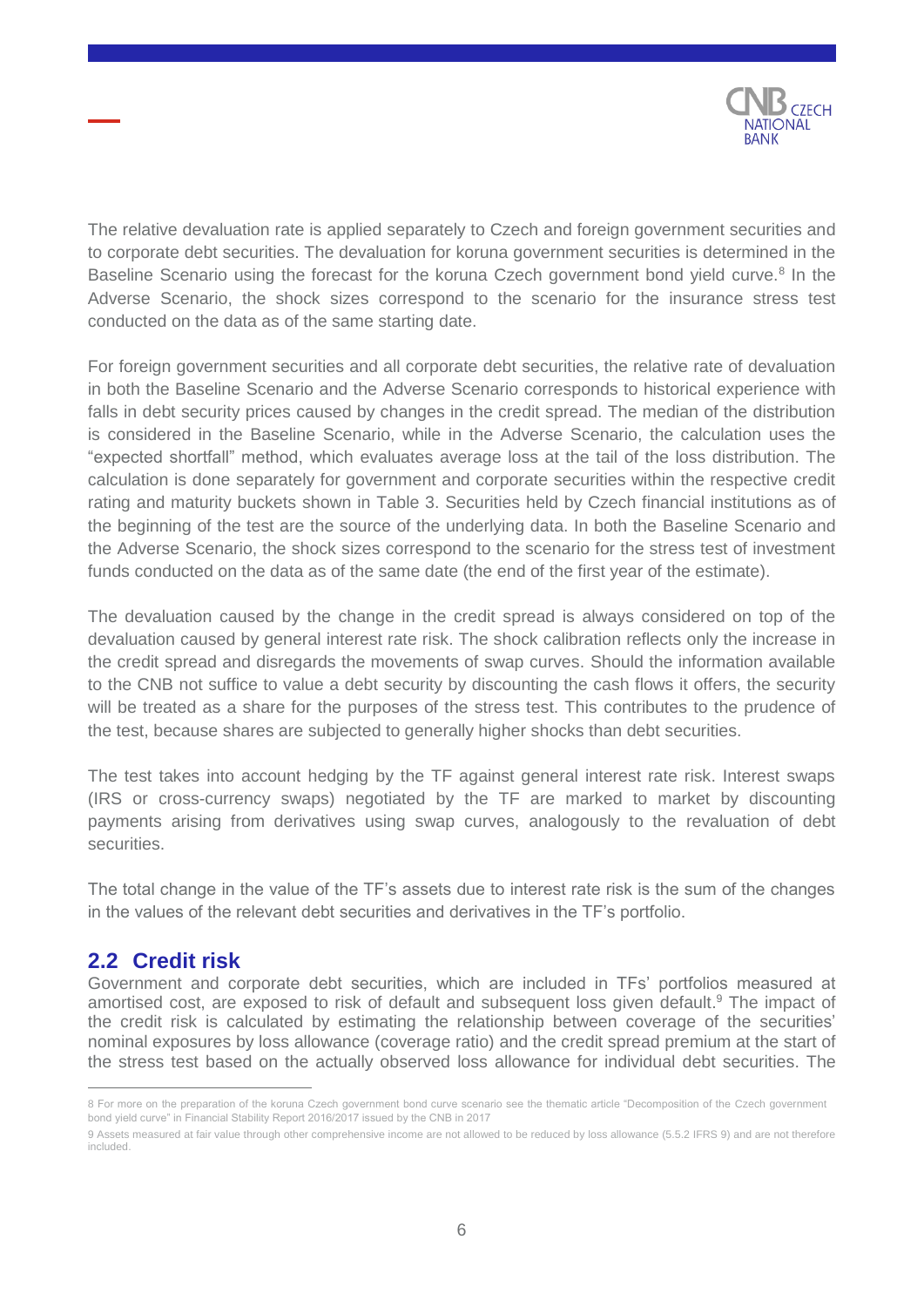

estimate is made separately for government and corporate debt securities. The decrease (increase) in the value of a debt security due to the credit spread assumed in the scenario (see Table 3) is subsequently reflected in an increase (a decrease) in the risk premium given obtained relationship and the expected coverage at the end of the scenario is calculated. The difference between the calculated expected coverage ratio at the start and at the end of the scenario represents the asset impairment, which reduces the value of debt securities and enters the profit/loss statement.

## <span id="page-6-0"></span>**2.3 Exchange rate risk**

All bank deposits and debt and equity securities denominated in foreign currency are subject to exchange rate risk. If, in the scenario, the foreign currency appreciates, the koruna value of foreign currency assets generally rises. Conversely, a koruna appreciation is associated with a fall in the koruna value of foreign currency assets. For deposits and equity securities, the change in the exchange rate in the scenario is applied to the koruna value of the foreign currency exposure reported as of the reference date. For debt securities, which are affected jointly by exchange rate and interest rate risk, the exchange rate shock is only applied to the koruna value of the issue after the interest rate shock has been applied.

## **Calculation technique for exchange rate risk of a debt security**

The change in the value of the relevant asset  $\Delta A$  is calculated as

$$
\varDelta A = (\alpha \cdot A_{CZK,T}(S_{CZK/EUR,T}, Y_{currency,T+4Q}) + IRR_{CZK}) \cdot \frac{S_{CZK/EUR,T+4Q} - S_{CZK/EUR,T}}{S_{CZK/EUR,T}}
$$

where  $A_{CZK}$  is the koruna value of the exposure as a function of the exchange rate  $S_{CZK/EUR}$  and the swap curve  $Y_{\text{currency}}$  in the relevant currency of the exposure. The exchange rates from the scenario and the swap curve in Table 2 are used.  $IRR_{CZK}$  is the impact of interest rate risk on the value of the asset and  $\alpha$  is the previously described correction coefficient.

The test takes into account derivative hedging of the exposure against exchange rate risk. Foreign currency derivatives are marked to market by discounting payments arising from the derivative using swap curves. In the case of currency forwards and FX swaps, the initial value is calculated using the swap curves and exchange rate applicable as of the reference date. In the case of CCS swaps, the initial value is calculated using the swap curves assumed in the scenario (i.e. after the general interest rate shock is applied) and the exchange rate as of the reference date so to avoid double counting of part of the interest rate shock. The new value is then set for all derivatives using the swap curves and exchange rate assumed in the scenario.

The change in asset value due to exchange rate risk is the sum of the changes in the values of the relevant bank deposits, securities and derivatives in the TF's portfolio. As the majority of TFs' foreign currency exposures are euro-denominated, the stress test primarily uses the CZK/EUR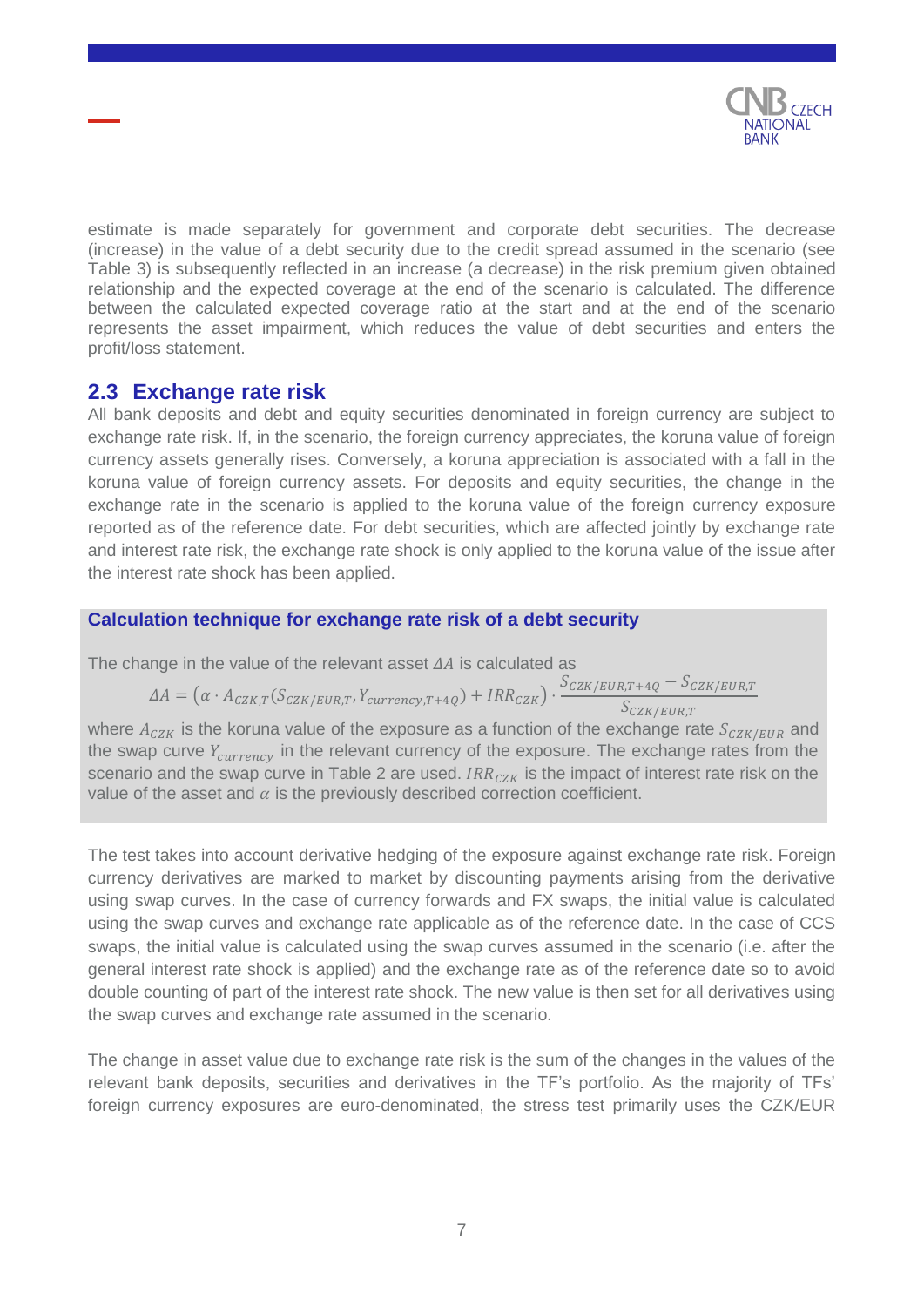

exchange rate derived by the CNB's official prediction model.<sup>10</sup> The appreciation (depreciation) of the koruna against other currencies is then assumed to be proportional to the appreciation (depreciation) of the koruna against the euro.

## <span id="page-7-0"></span>**2.4 Equity and real estate risk**

The change in the value of the TF's investments in equity securities and real estate is calculated as the difference in the value of exposures as of the reference date and the value of exposures after the application of coefficients of growth (decline) in prices of the relevant types of assets assumed in the scenario (see Table 4).

For investments in investment funds, the composition of assets of the respective investment fund is taken into account ("look-through" approach). Based on this composition, the accounting value of the investment in a fund as of the start of the test is split into five segments: (i) cash and bank accounts, (ii) government debt securities, (iii) corporate debt securities, (iv) real estate, and (v) shares and other. Cash and bank accounts are not subjected to any shocks. Government and corporate debt securities are subjected to a shock equal to an average shock for foreign-currency government and corporate debt securities, respectively, in the maturity band of 3–5 years (including the effect of general interest rate risk). For real estate and shares and others, the shocks for real estate and equities apply, respectively.

#### **Table 4 Illustration of scenarios for equity and real estate shocks**

(percentage change in asset value between T and T+4Q)

|                                                                                    | <b>Baseline Scenario</b> | <b>Adverse Scenario</b> |  |
|------------------------------------------------------------------------------------|--------------------------|-------------------------|--|
| Equity risk                                                                        |                          |                         |  |
| Shares<br>Investment funds –<br>debt                                               | $-9.8$                   | $-29.1$                 |  |
| government<br>securities component<br>Investment funds - corporate debt securities | $-7.7$                   | $-8.0$                  |  |
| component                                                                          | -8.5                     | $-14.6$                 |  |
| Investment funds - real estate component                                           | 0.4                      | $-11.9$                 |  |
| Investment funds - shares component                                                | $-9.8$                   | $-29.1$                 |  |
| Real estate risk                                                                   |                          |                         |  |
| Real estate exposures                                                              | 0.4                      | $-11.9$                 |  |

<sup>10</sup> If the expected depreciation occurs beyond the horizon of the stress test of pension management companies, later values are used for prudential reasons.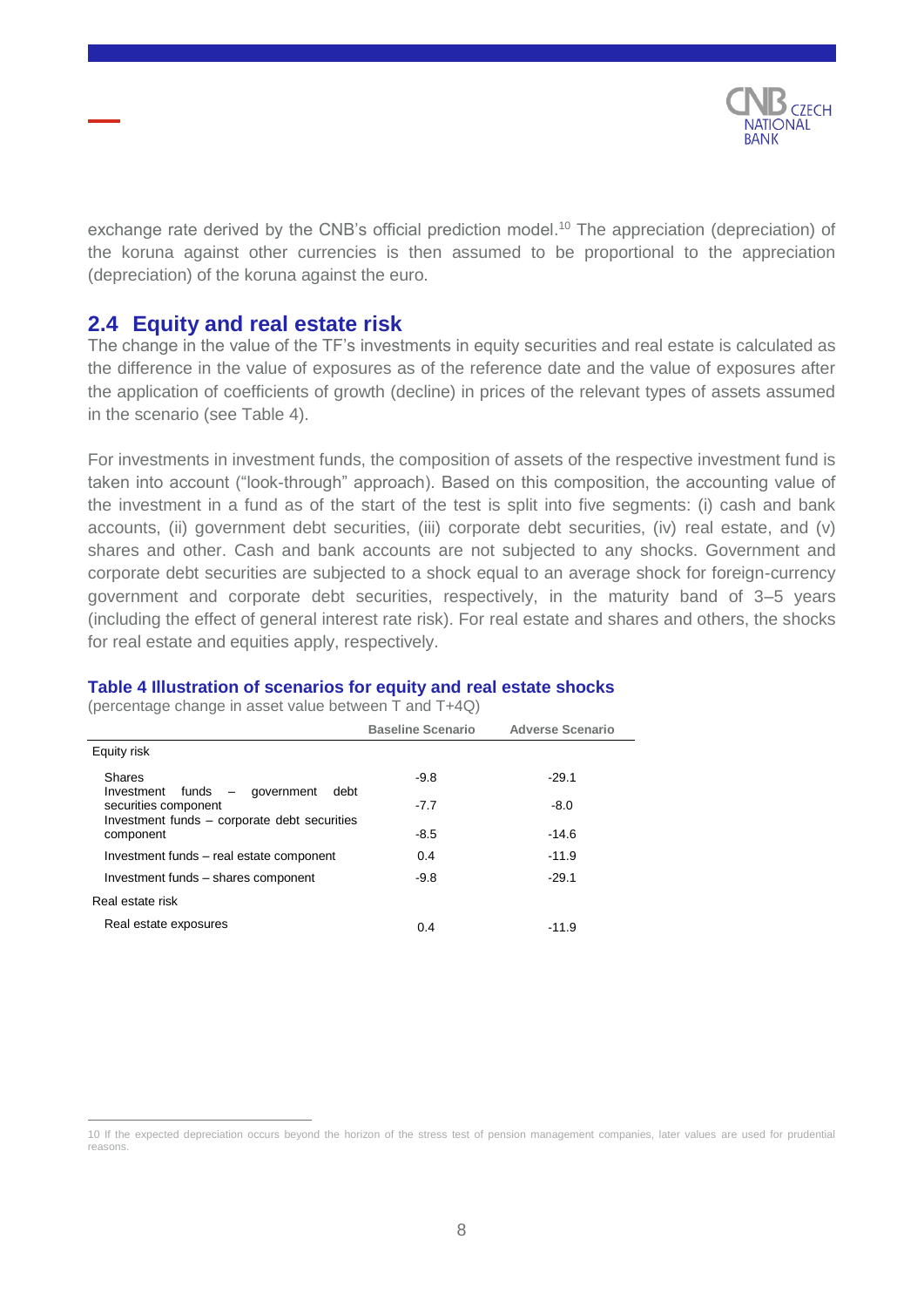

#### **Calculation technique for equity risk and real estate risk**

The change in asset value  $\Delta A_{\text{true}}$  is calculated as  $\Delta A_{type} = A_{type, T+4Q} - A_{type, T} = A_{type, T} \cdot shock_{type, scenario},$ where  $A_{type}$  is the value of the investments and shock<sub>type,scenario</sub> is the coefficient for the particular asset type and scenario in Table 4.

# <span id="page-8-0"></span>**3 Profit/loss of the TF**

The TFs' profit/loss for the relevant accounting period is estimated in the stress test. The profit/loss consists of i) the change in asset value due to the impacts of risks (see section 2) and ii) income from the convergence of the bond portfolio towards the nominal value, income from deposits and dividend income.

#### **Changes in asset value due to the impacts of risks**

As regards the risks considered, the impacts of credit risk (2.2) and exchange rate risk (2.3) enter the profit/loss in full. The other risks affect the result only in two cases: (i) if the asset is measured at fair value through profit or loss (FVPL)<sup>11</sup> or (ii) if the gain or loss on the asset measured at fair value through other comprehensive income (FVOCI) is *actually realised*<sup>12</sup> in the relevant period (i.e. the asset is sold or matures). In other cases, the change in the value of assets for FVOCI is reported under revaluation changes. The impacts on the value of assets measured through the FVPL and FVOCI methods are not calculated separately in the stress test, but it is assumed that 20% of the change in asset value due to FVPL and FVOCI enters the TF's profit/loss statement and 80% enters revaluation changes.<sup>13</sup>

## **Income from convergence of the bond portfolio towards the nominal value, income from deposits and dividends**

TFs' profit/loss is also dependent on income from the convergence of the bond portfolio towards the nominal value, income from deposits and dividends. These effects enter the profit/loss through the average return for all TFs, which is calculated as the ratio of the returns above mentioned assets to the initial value of TFs' total assets.

 $\overline{a}$ 11 This approach is not favoured by TFs. As of 31 January 2021 only 1% of securities holdings were valued using this method. Therefore, this valuation method is not assessed more rigorously in the test. 12 Except in the case of equities.

<sup>13</sup> These figures are based on the current structure of the portfolios of TFs in the Czech Republic. If that were to change, the assumption could also change.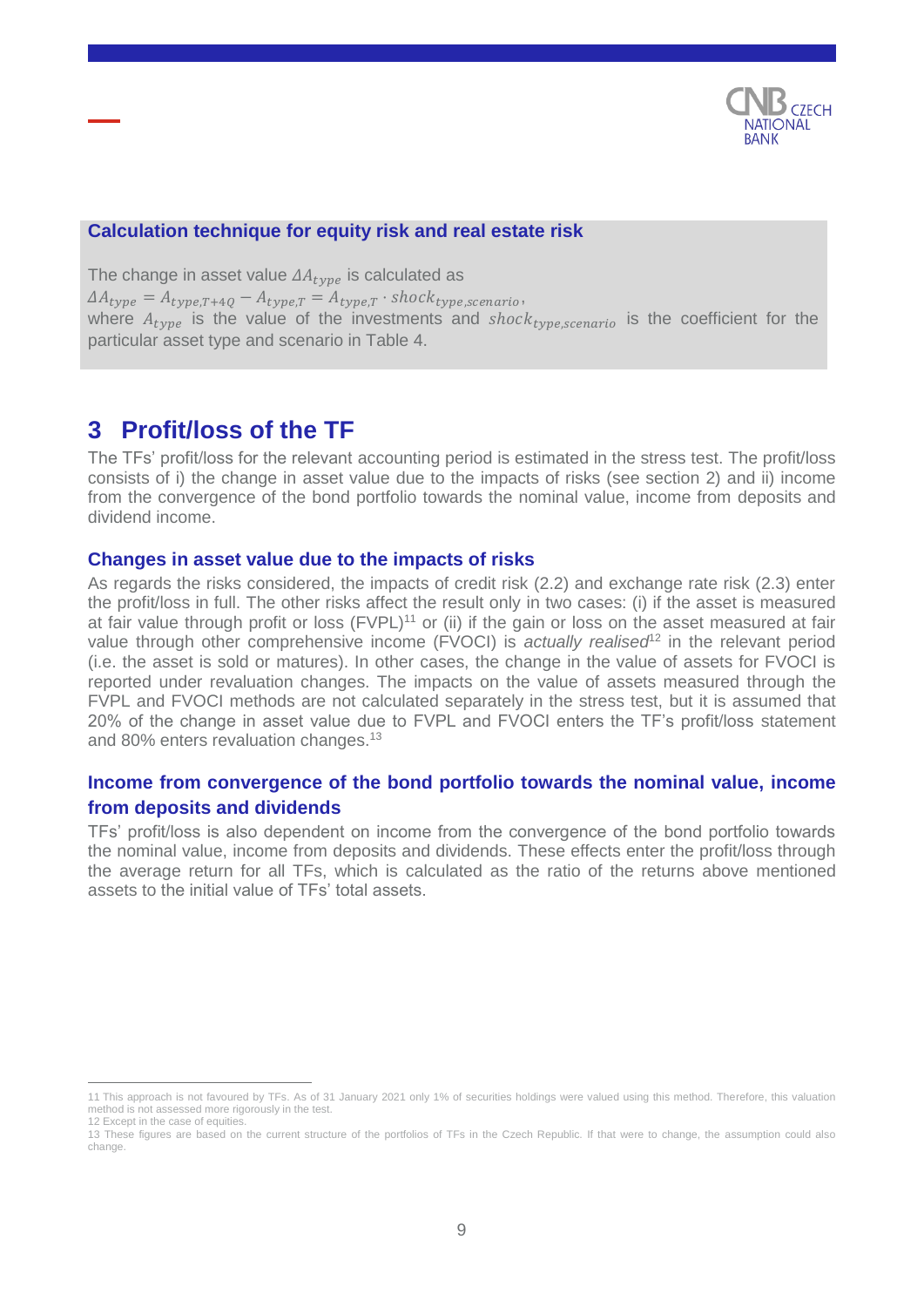

# <span id="page-9-0"></span>**4 Impact on the pension management company**

The TF's profit/loss has a direct link to its PMC. If the TF makes a profit, the PMC may claim up to 10% of that profit. The stress test assumes that the PMC withdraws the maximum amount.<sup>14</sup> If a loss is generated, it is not carried over to the profit/loss of the PMC. The duty of a PMC to top up the funds of the TF it manages arises only if the total value of the assets held by the TF is lower than the value of its liabilities (primarily to the TF's clients). The test therefore compares the value of the TF's assets at the end of the stress test with the value of the TF's liabilities. The final value of the TF's assets is equal to the value of the TF's assets as of the reference date (the start of the test) after addition of the average return, after the application of shocks and after deduction of any part of the TF's profit withdrawn by the PMC. The final value of the TF's liabilities is equal to the value of the TF's liabilities as of the reference date after addition of the TF's profit from a previous year which has to be allocated to clients,<sup>15</sup> and the remainder of the TF's profit/loss created over the course of the stress test. If the profit is positive, it is divided among the TF's clients. The sum which the PMC should pay to the TF is determined from the difference between the final values of the TF's assets and liabilities.

If, at the end of the period, TF's assets exceed TF's liabilities, PMC does not need to top up the TF's capital (Figure 1, situation A). If the liabilities exceed the assets, the difference is deducted from the capital of the PMC (Figure 1, situation B). If the PMC's available capital falls below the minimum capital requirement, the PMC's capital must be topped up (Figure 1, situation C).

In a supplementary sensitivity analysis, the CNB assesses the result of the stress test in a situation where the PMC is awarded the maximal legal size of the asset management fee from the TF and participation funds.<sup>16</sup> When calculating the fee for participation funds, the fund own capital as of the reference day is considered and the assets in such funds are not shocked under the stress test.

<sup>14</sup> By contrast, the asset management fee for the TF and participation funds is included in the PMC's profit only in a supplementary sensitivity analysis. 15 Net profit is reported in the amount after the payment of the asset management fee and success fee (share in profit). This means that this profit, if positive, must be allocated to clients. This allocation, which happens in the first half of the stress test year, thus necessarily means an increase in the TF's liabilities.

<sup>16</sup> The asset management fee can be lowered by the statute of the TF or participation funds by comparison with the legal maximum. However, such reductions are not taken into account in the stress test.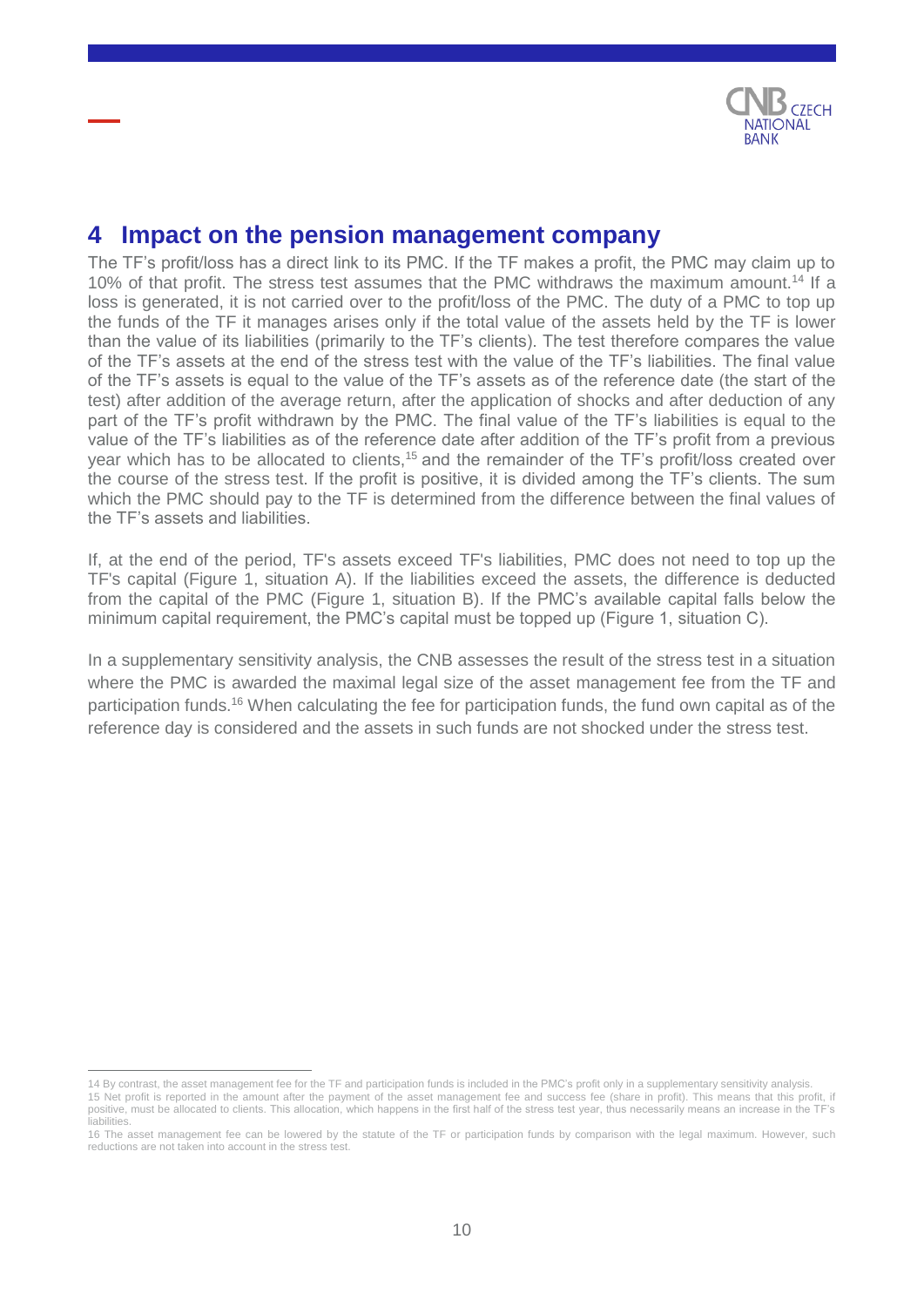

## **Calculation technique for the impact of the stress test on the pension management company's capital**

In the stress test, the impact of the scenario on the PMC's available capital  $\Delta K_{PS}$  is calculated as  $\Delta K_{PS} = \max\{0, 1 \cdot Z_{TF}; 0\} + \min\{A_{TF,T+4Q} - L_{TF,T+4Q}; 0\},\$ 

where  $Z_{TF}$  is the TF's profit/loss recorded in the one-year stress test period and  $A_{TF,T+40}$  and  $L_{TFT+40}$  are the values of the TF's assets and liabilities, respectively, at the end of the test. These variables are determined using the following relations:

$$
Z_{TF} = A_{TF,T} \cdot r + 0.2 \cdot \Delta A_{bez\,FX} + \Delta A_{FX},
$$
  
\n
$$
A_{TF,T+4Q} = A_{TF,T} \cdot (1+r) + \Delta A_{bez\,FX} + \Delta A_{FX} - \max\{0,1\cdot Z_{TF};0\},
$$
  
\n
$$
L_{TF,T+4Q} = L_{TF,T} + Z_{TFu,t-1} + \max\{0,9\cdot Z_{TF};0\},
$$

where $A_{TF,T}$  and  $L_{TF,T}$  are the values as of the reference date,  $Z_{TFu,t-1}$  is the accounting net profit of the TF for distribution to clients for the last year (which cannot be negative),  $Z_{TF}$  is the accounting net profit of the TF for the period of the stress test before paying out any fees to the PMC, r is the estimated accounting profitability of assets,  $\Delta A_{hexFX}$  is the change in asset value due to the materialization of interest rate, equity and real estate risk and  $\Delta A_{FX}$  is the change in asset value due to the materialization of exchange rate risk.

In the case of a supplementary sensitivity analysis which considers asset management fees to the PMC for the TF and participation funds, the relationship for PMC capital and TF asset size changes in the following manner:

$$
\Delta K_{PS} = 0.008 \cdot \frac{A_{TF,T} + A_{TF,T} \cdot (1+r) + \Delta A_{bez\, FX} + \Delta A_{FX}}{2}
$$
  
+
$$
\max \left\{ 0, 1 \cdot \left( Z_{TF} - 0.008 \cdot \frac{A_{TF,T} + A_{TF,T} \cdot (1+r) + \Delta A_{bez\, FX} + \Delta A_{FX}}{2} \right); 0 \right\}
$$
  
+0.004 \cdot M\_{PKUF} + 0.01 \cdot \sum M\_{OUT} + \min \{ A\_{TF,T+4Q} - L\_{TF,T+4Q}; 0 \}  
A\_{TF,T+4Q} = A\_{TF,T} \cdot (1+r) + \Delta A\_{bez\, FX} + \Delta A\_{FX}  
-0.008 \cdot \frac{A\_{TF,T} + A\_{TF,T} \cdot (1+r) + \Delta A\_{bez\, FX} + \Delta A\_{FX}}{2}  
-
$$
\max \left\{ 0, 1 \cdot \left( Z_{TF} - 0.008 \cdot \frac{A_{TF,T} + A_{TF,T} \cdot (1+r) + \Delta A_{bez\, FX} + \Delta A_{FX}}{2} \right); 0 \right\}
$$

where  $M_{PKHF}$  stands for fund assets (or, precisely, fund equity) of the mandatory participation fund and  $\sum M_{OIF}$  is the sum of assets (or, precisely, fund equity) of all other participation funds managed by the respective PMC.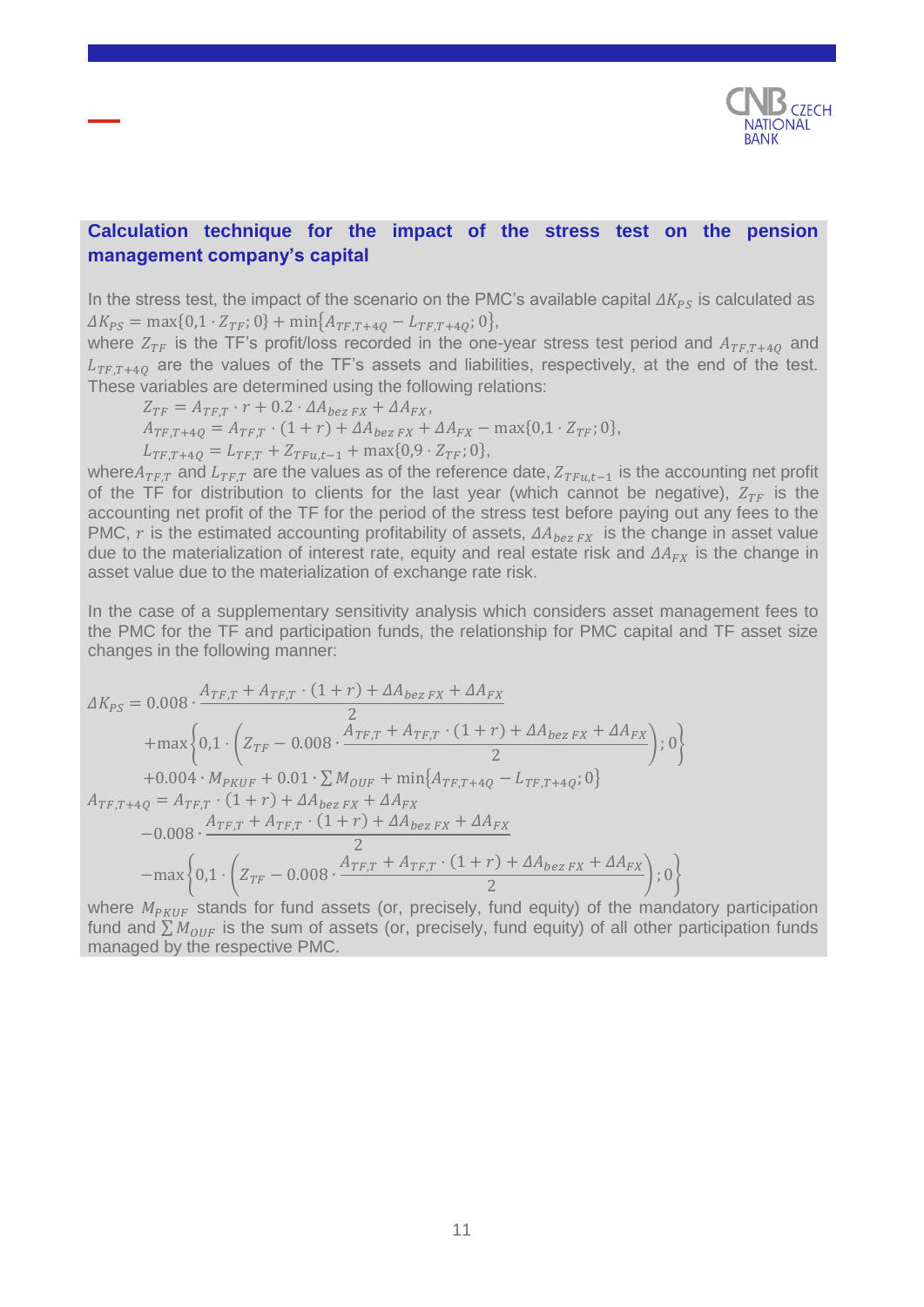

## **Figure 1 Transmission of a shock from a TF to a PMC**

#### Situation A:



Note: In this situation, the TF's equity other than revaluation gains/losses is not considered, nor is an increase in liabilities due to the crediting of the TF's profit for the period to the participants, i.e. liabilities do not increase and the capital requirement for the PMC remains constant. Phase I indicates the initial state of the TF and the PMC. In Phase II, there is a decline in the TF asset value due to an adverse shock which is reflected in the revaluation gains/losses in the equity. In Phase III, the impact of the Phase II shock is evaluated, assessing whether the regulatory requirement of the same or a higher value of assets than liabilities is met. In this situation, the assets remain 1.0 units higher, i.e. the PMC does not have to top up the TF's capital.

#### Situation B:



Note: In this situation, the TF's equity other than revaluation gains/losses is not considered, nor is an increase in liabilities due to the crediting of the TF's profit for the period to the participants, i.e. liabilities do not increase and the capital requirement for the PMC remains constant. Phase I indicates the initial state of the TF and the PMC. In Phase II, there is a decline in the TF asset value due to an adverse shock which is reflected in the revaluation gains/losses in the equity. In this situation, the liabilities are 0.25 units higher than the assets, thus the PMC must top up the TF's capital at least in this amount. In Phase III, the TF's capital is topped up, which reduces the PMC's capital by 0.25 units to 1.25, i.e. the value of the capital requirement. However, the capital requirement has not been breached and therefore a capital injection into the PMC is not required.